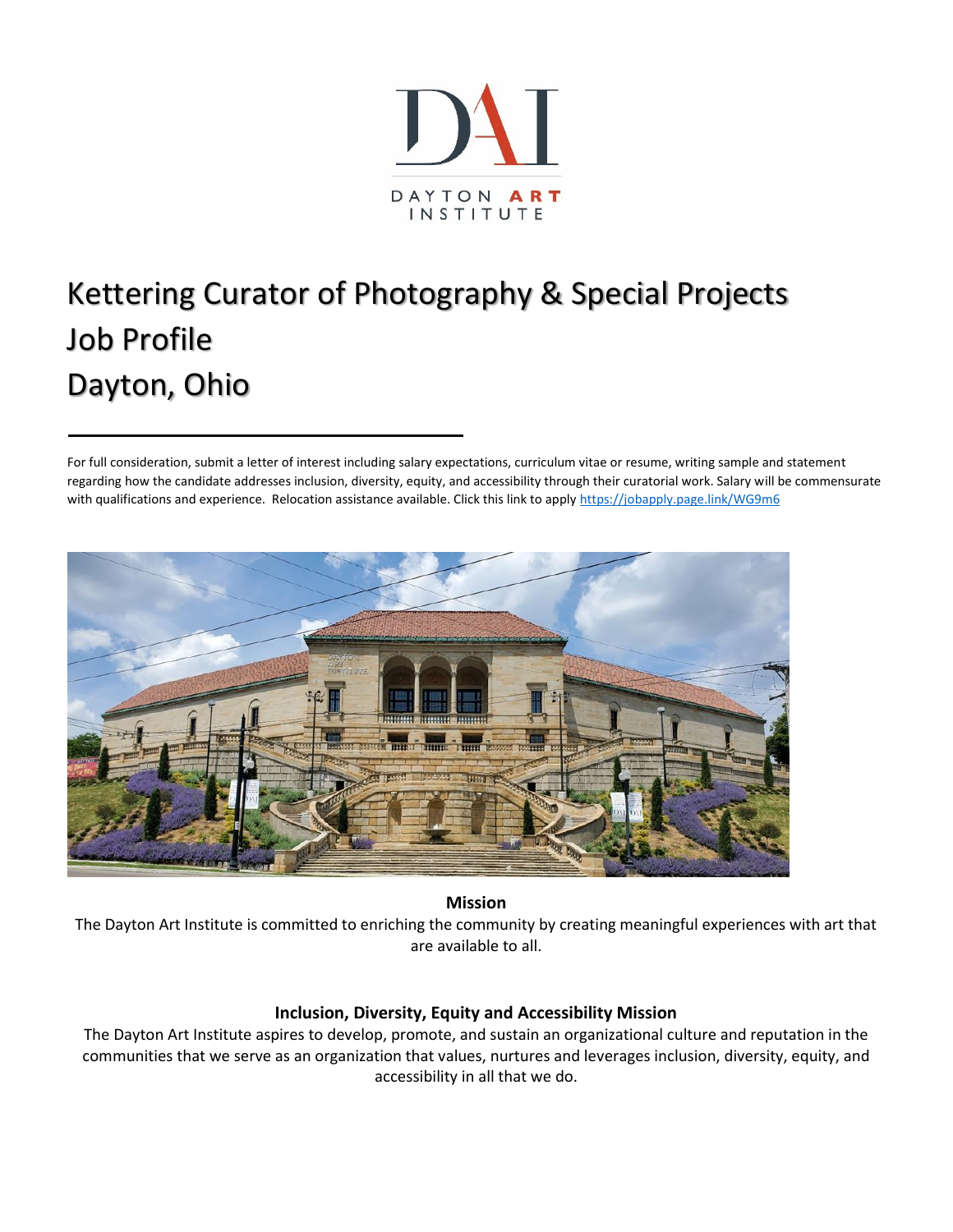# DAT ART

#### **Essential Functions and Responsibilities**

The Dayton Art Institute (DAI) seeks a diverse pool of applicants for the Kettering Curator of Photography & Special Projects at the associate or full curatorial level.

Reporting to the Chief Curator/Director of Education, the curator will oversee all aspects of the Museum's curatorial programs for photographic arts, including the management, research, and display of the Museum's collection of more than 10,000 photographic objects, with additional work with the collection, particularly contemporary art and/or works on paper. The Curator will initiate plans, and oversee both loan and collections-based exhibitions, publications, and programming to enhance the understanding and appreciation of photographs, safekeeping of the collection, cultivating donors, developing, and monitoring project budgets, collaborating interdepartmentally on grants for ongoing and special projects, and interpreting photographs to multiple audiences through diverse media.

In addition to a dedicated interest in and knowledge of photography, the Curator will bring a balance of creativity and organizational skills to the wider responsibilities related to the Museum's overall exhibition programs and related activities. Additional knowledge of either Contemporary art or a general knowledge of Works on Paper is required. General knowledge and background in art history will be needed to lead or to assist in exhibition and collection gallery planning and execution.

#### **Reporting Relationship**

On occasion, may supervise interns, fellows, and volunteers in accordance with the organization's policies and applicable laws.

## **Desired Qualifications and Experience**

- **•** An M.A. in art history or a closely related field is required, a Ph.D. in art history is preferred. All applicants should have at least 3 years of full-time curatorial experience caring for an art collection and experience working on exhibitions; consideration for associate or full curator rank will be commensurate with experience.
- **•** Must have experience organizing exhibitions, writing labels and catalogue essays, developing programs, and working with donors and trustees.

## **Competencies, Skills, and Abilities**

- **•** Enthusiastic and engaging personality that exudes a charismatic and engaging image to the public—able to communicate sensitively and effectively to diverse audiences fostering goodwill among the museum's many members and guests and recognizes the dynamics involved in working with board members, donors, and current and prospective vendors, media contacts, and the city's social, business, and civic leaders and organizations.
- **•** Innovative thinker who is able to perform well in a changing work environment and passionate about being a member of a museum team that is developing employee champions - individuals committed to developing, promoting, and sustaining the museum's culture and reputation in the community as one that values, nurtures, and leverages Inclusion, Diversity, Equity and Accessibility in all that we do.
- **•** Exemplary written communication, planning and research skills—adept at writing in a variety of voices and styles; eagle-eye editor and proofreader.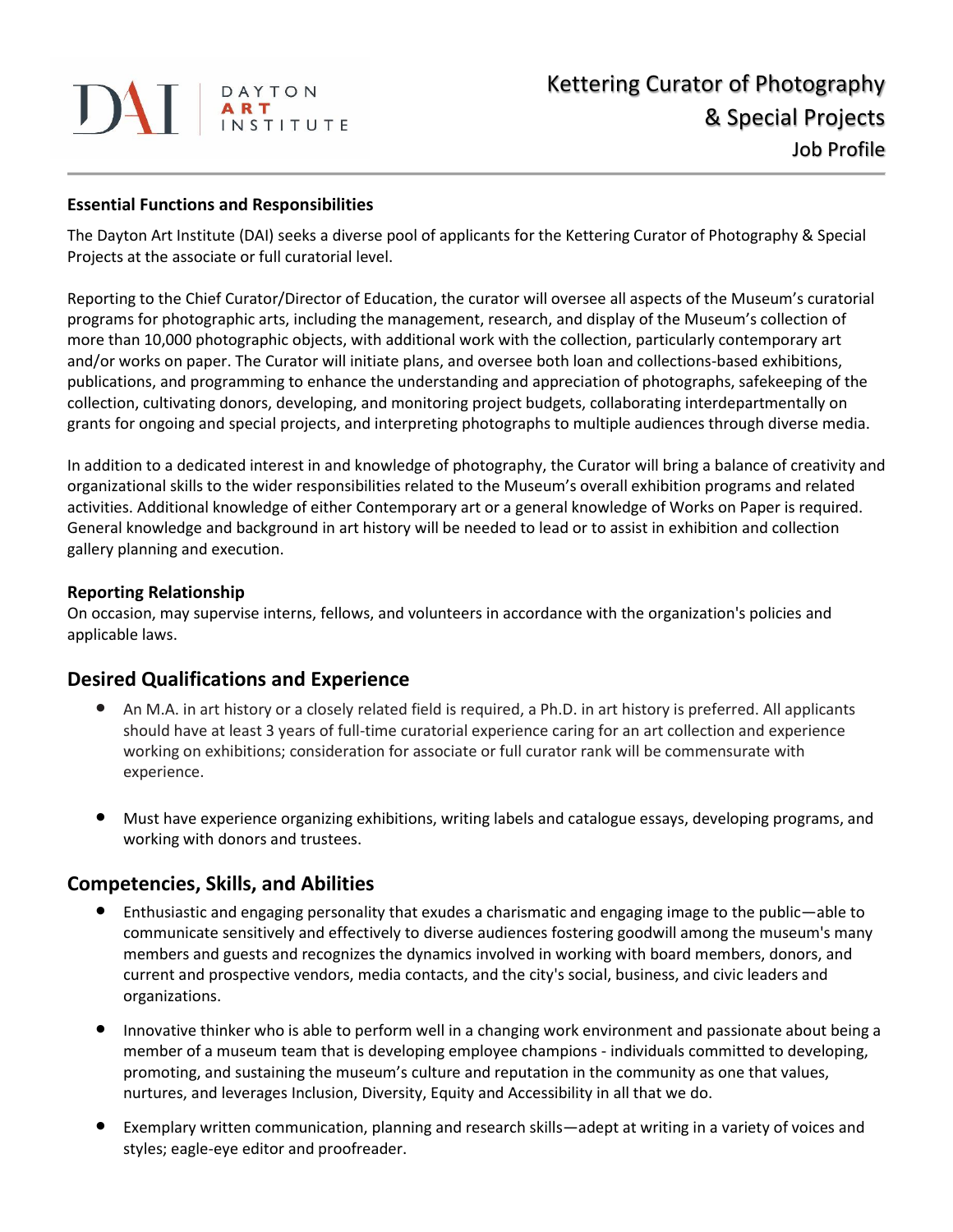- **•** Excellent project management skills—able to plan and organize multiple projects, prioritize duties, meet deadlines, and work effectively both as part of a team and independently.
- **•** Ability to attend and support museum special programs, projects and events, including occasional evening and weekend hours, and occasional travel.
- **•** Proficiency working with MS Office (Word, Excel, PowerPoint) and other basic desktop applications.
- **•** Knowledge of American Sign Language or multilingual a plus.

\_\_\_\_\_\_\_\_\_\_\_\_\_\_\_\_\_\_\_\_\_\_\_\_\_\_\_\_\_\_\_\_\_\_\_\_\_\_\_\_\_\_\_\_\_\_\_\_\_\_

#### **How to Apply**

For full consideration, submit a letter of interest including salary expectations, curriculum vitae or resume, writing sample and statement regarding how the candidate addresses inclusion, diversity, equity, and accessibility through their curatorial work. Salary will be commensurate with qualifications and experience. Relocation assistance available. Click this link to apply<https://jobapply.page.link/WG9m6>

All offers of employment are contingent upon a drug, nicotine and tobacco screen and a background check that includes a review of conviction history. A conviction does not automatically preclude museum employment. The DAI considers conviction information on a case-by-case basis and assesses the nature of the offense, the circumstances surrounding it, the proximity in time of the conviction, and its relevance to the position.

All employees must comply with the Dayton Art Institute COVID-19 vaccination requirements.

**Submission Deadline**: This job link will remain open until the first interview phase is complete or until a satisfactory number of qualified candidates have been identified.

**GENERAL INFORMATION:**

The Dayton Art Institute is a smoke, nicotine, and tobacco free workplace. In an effort to improve the overall health of the workforce and while reducing health care benefit costs, The Dayton Art Institute has enhanced its Nicotine/Tobacco Free Workplace Policy to no longer hire nicotine/tobacco users. The use of any nicotine products including cigarettes, cigars, chewing tobacco, e-cigarettes and any other products containing nicotine and/or other nicotine products that are not approved by the Federal Drug Administration for tobacco cessation are prohibited. The use of electronic smoking devices (also known as electronic cigarettes or "e-cigarettes") is prohibited in any place where smoking of tobacco products is prohibited. Due to the high volume of submissions generally received, DAI contacts only a small percentage of applicants. Therefore, if there is interest in discussing this position with you, someone on staff will contact you via email.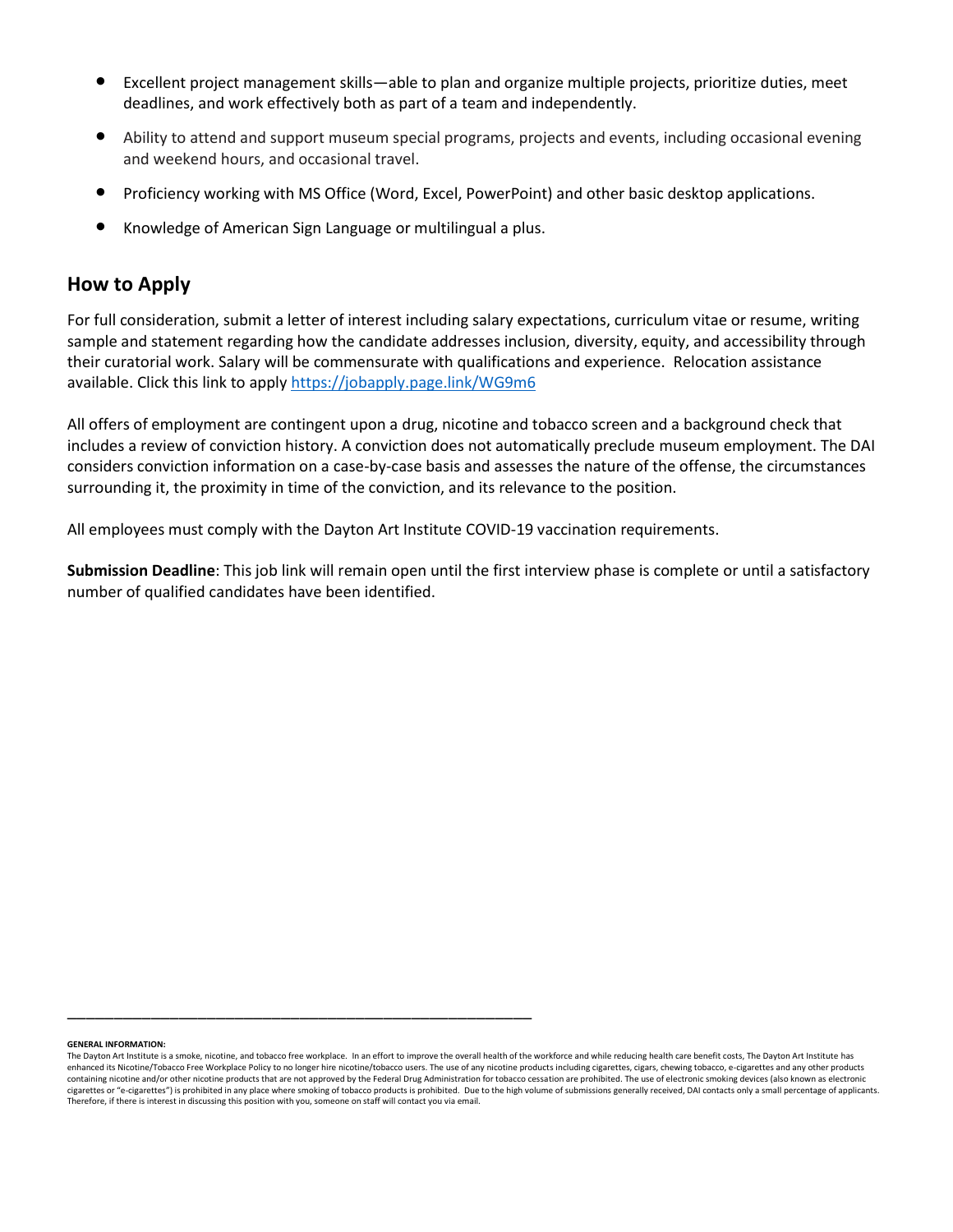#### **ABOUT Dayton Art Institute & Museum History**

\_\_\_\_\_\_\_\_\_\_\_\_\_\_\_\_\_\_\_\_\_\_\_\_\_\_\_\_\_\_\_\_\_\_\_\_\_\_\_\_\_\_\_\_\_\_\_\_\_\_\_\_

Dayton, Ohio

Today's Dayton Art Institute began as the Dayton Museum of Arts; the official letter of incorporation was signed on February 28, 1919. The Dayton Museum of Arts was originally located at the corner of Monument Avenue and St. Clair Street in downtown Dayton. It was housed in the stately Kemper home, which was razed in 1945. The museum began as an art school with a small art collection. In 1927, the name was changed to the Dayton Art Institute to reflect the growing importance of the art school.

The new museum grew rapidly during its first decade, quickly outgrowing its original home in downtown Dayton. Through the generosity of benefactor Julia Shaw Patterson Carnell, who pledged \$2 million, and many others in the community, construction of a new home, sitting atop a hill overlooking downtown Dayton, began in 1928. The beautiful museum building was designed by renowned museum architect Edward B. Green from Buffalo, New York.

Despite the challenges presented by the stock market crash of 1929, the new museum building was completed and opened in January 1930. In 1964, the Rike Pavilion was added to provided expanded space for the School of the Dayton Art Institute. Unfortunately, growing external competition led to the closure of the art school in 1975. Today, the Rike Pavilion houses administrative offices and the museum's education studios.

In September 1994, the museum announced its largest ever capital campaign, the Renaissance Campaign, to fund a major renovation and expansion of the museum. The Dayton Art Institute reopened in June 1997 with more than 35,000 square feet of additional exhibition space and completely renovated permanent collection galleries. The renovations added a new Entrance Rotunda and contemporary gallery, completing Julia Shaw Patterson Carnell's original vision for the building, and enclosed the Shaw Gothic Cloister to create a new year-round event space.

When the new museum building originally opened in 1930, there were approximately 200 objects in the collection. Over the course of 100 years, the collection has grown to more than 27,000 objects. The first registered object in the collection was the beautiful bronze sculpture fountain Joy of the Waters, by Harriet Whitney Frishmuth, a gift from Julia Shaw Patterson Carnell. The sculpture was originally located in the garden of the first museum location on Monument Avenue and moved to the Italian Cloister (now the Hale Cloister) of the new building. In honor of the Renaissance Campaign the work was conserved and moved to the Dicke Wing of American Art to protect it from the elements.

The museum's encyclopedic collection has evolved to become recognized nationally and internationally as one of the finest collections in the Midwest, with areas of focus in African, American, Ancient Americas, Antiquities, Asian, Contemporary, European, Glass, Photography, Textiles and Works on Paper.

Today, the museum seeks to grow acquisition funds and is committed to collecting works that can add to its encyclopedic collection, especially those by underrepresented artists, particularly works by minorities and women.

The museum has also built a tradition for presenting and organizing outstanding special exhibitions. As early as 1960, the museum began organizing exceptional exhibitions such as the Chrysler Collection of French Paintings, which attracted 56,000 visitors.

Recent exhibition highlights have included *Dayton Celebrates Glass: Chihuly, Littleton, Labino and Beyond*, *Into the Ether: Contemporary Light Artists*, *Ubuhle Women: Beadwork and the Art of Independence*, *Our Century: Dayton Area Collects*, *Samurai, Ghosts and Lovers: Yoshitoshi's Complete 100 Aspects of the Moon*, and *Ralston Crawford: Air + Space + War*.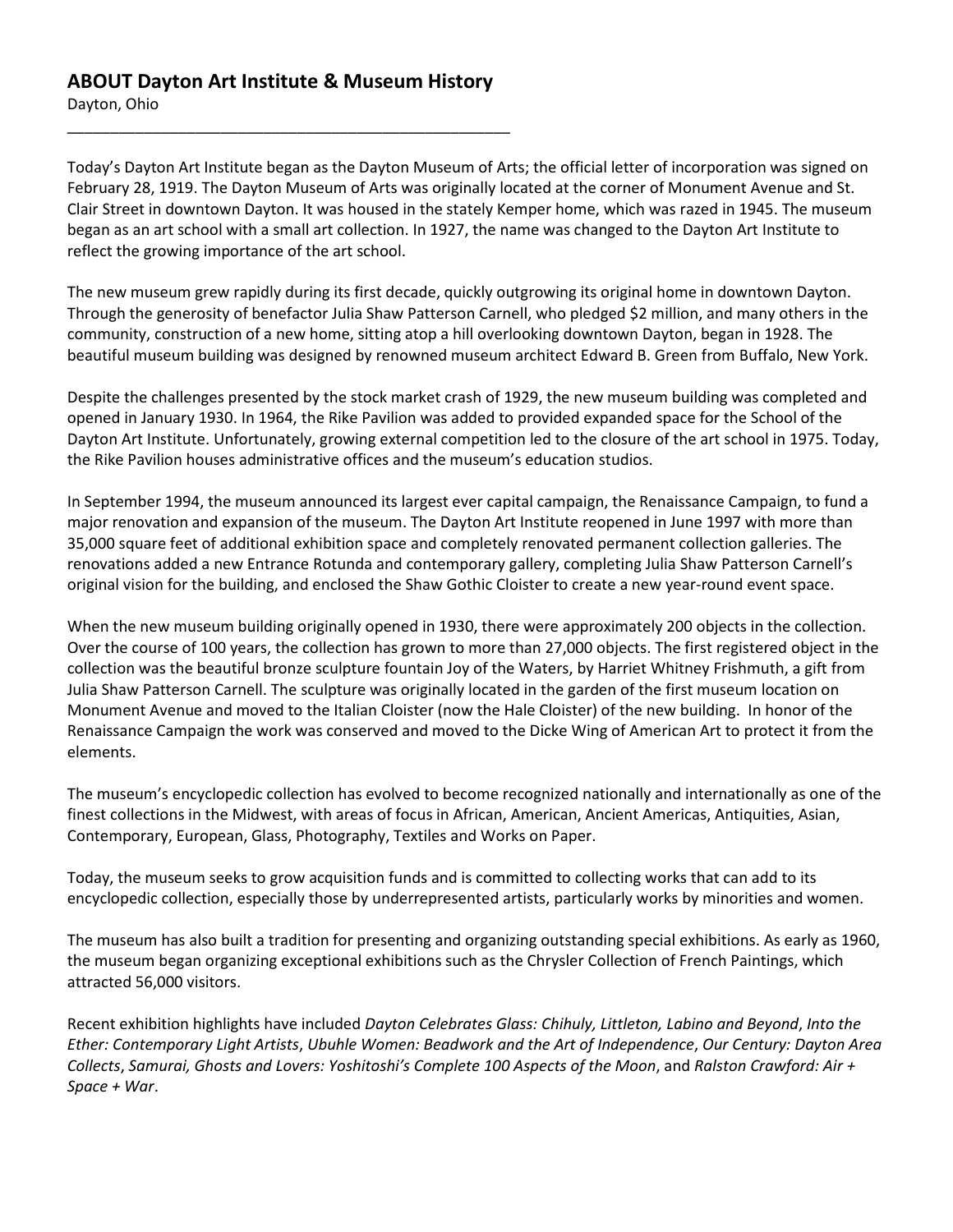In 2019, the museum celebrated the centennial of its founding, with two community open house events and more than 100 Happenings for 100 Years. With innovative programming, increased use of technology and expanded services, the Dayton Art Institute will continue to thrive in its second century.